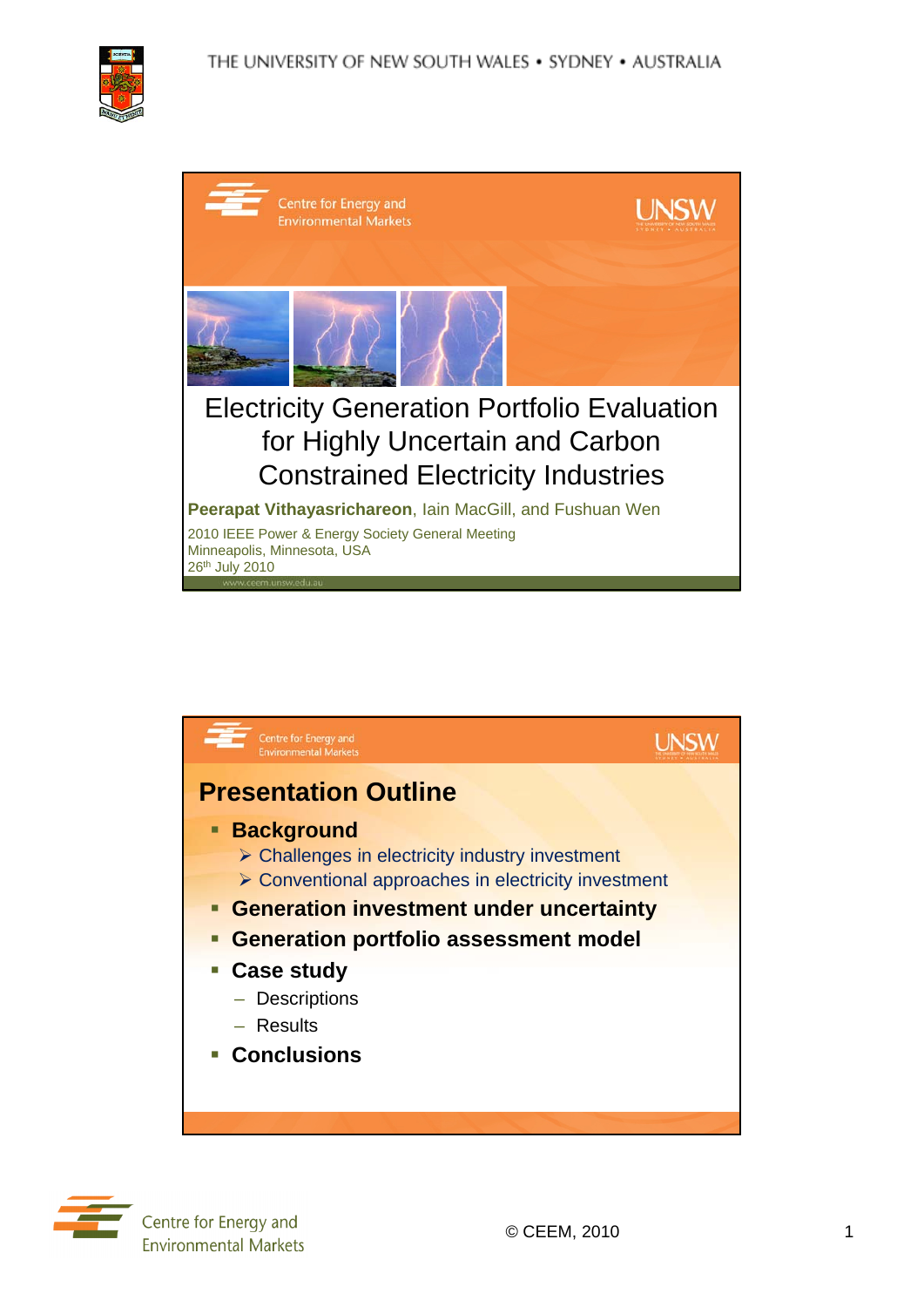



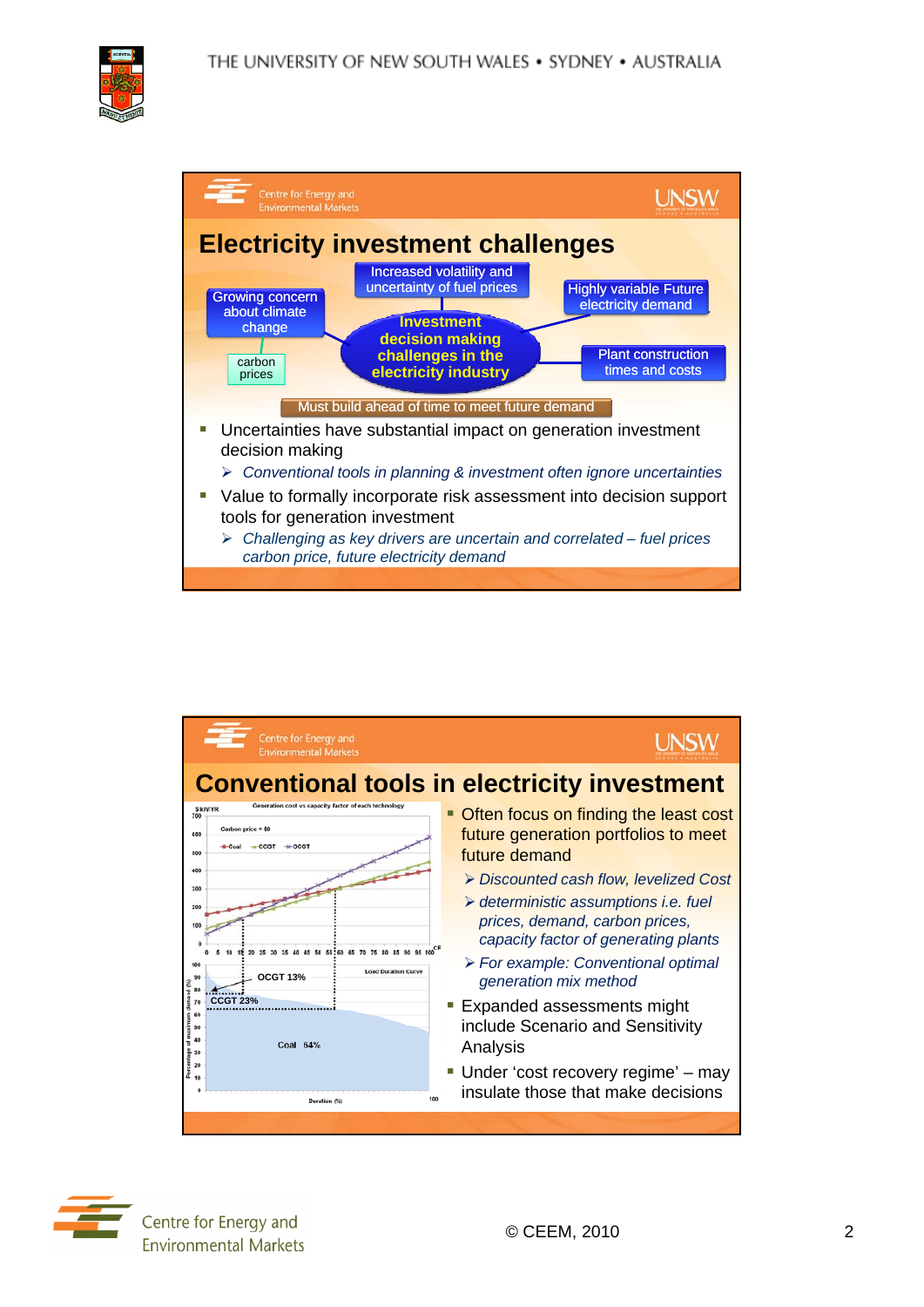







Centre for Energy and **Environmental Markets**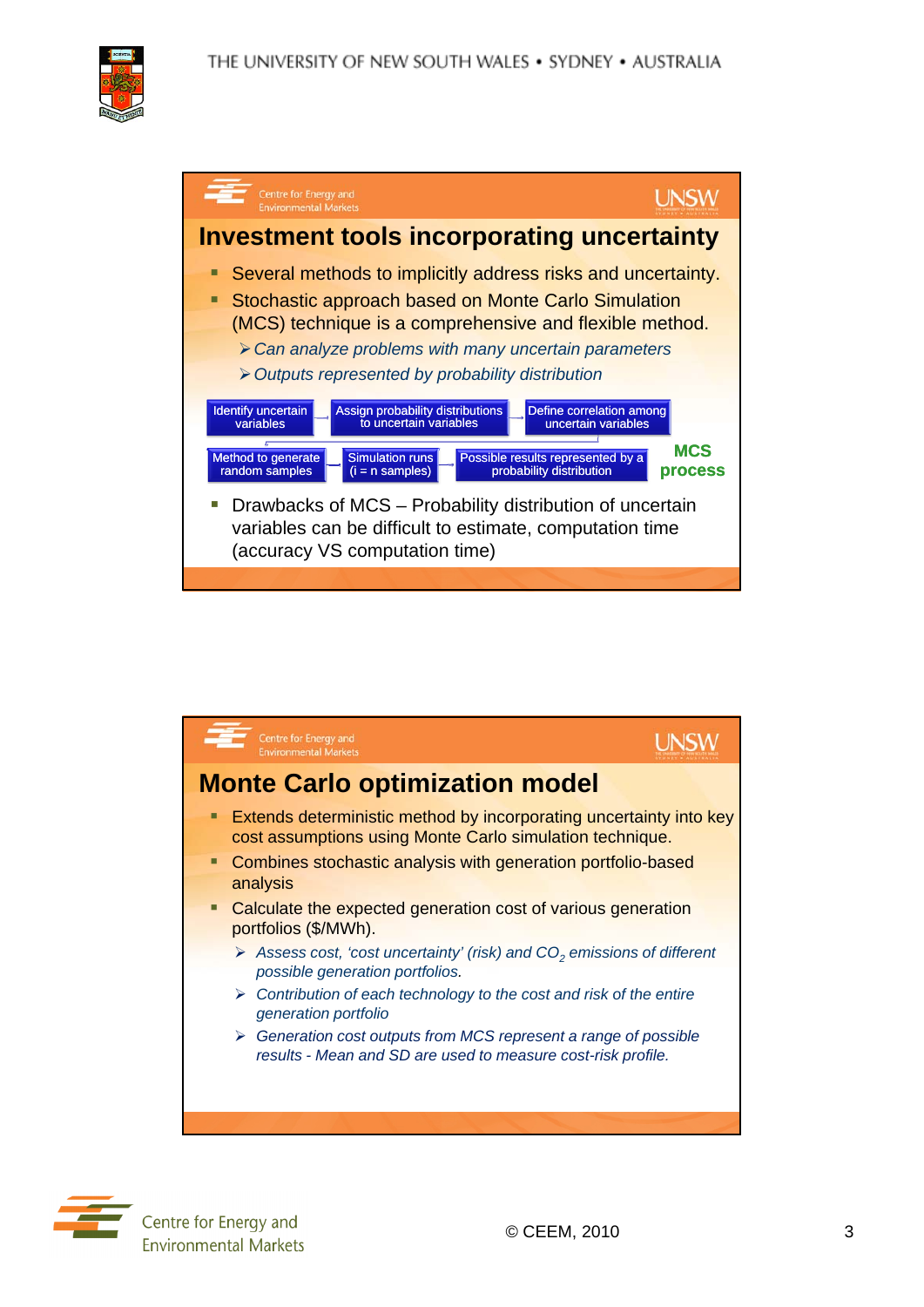

| Centre for Energy and<br><b>Environmental Markets</b>                                                                                                                                                                                                                     |                                                                                                                           |
|---------------------------------------------------------------------------------------------------------------------------------------------------------------------------------------------------------------------------------------------------------------------------|---------------------------------------------------------------------------------------------------------------------------|
| <b>Monte Carlo optimization model</b><br><b>Expected Load</b><br>Stochastic model of<br>Generator<br><b>Duration Curve</b><br>inputs<br>uncertain parameters<br>Annualized fixed cost of each technology (\$/MW)                                                          | Total generation cost $(\frac{2}{M}Wh)$ =<br><b>Fixed Cost + Variable Cost</b>                                            |
| For each possible mix of generation technologies<br>Generate random values of uncertain parameters from<br>pre-defined probability distribution                                                                                                                           | $\blacksquare$ FC = annualised fixed cost<br>(\$/MW/yr)<br>$\triangleright$ incur regardless of energy<br>produced        |
| Calculate variable cost of each technology (\$/MWh)<br>Economic Dispatch to determine generation output<br>(MW) of each technology in each period<br><b>Calculate</b>                                                                                                     | $VC = O&M cost + Fuel cost +$<br>Carbon cost (\$/MWh)<br>$\triangleright$ depends on energy produced                      |
| • Total energy of each technology in the period.<br>· Overall generation cost (\$/MWh) and CO2 emissions<br>of each generation portfolio.<br>NO.<br><b>Simulation Run</b><br>(n samples)<br><b>YES</b><br>Expected generation cost, risk and CO <sub>2</sub> emissions of | Amount of energy generated by<br>×.<br>each technology is determined<br>from economic dispatch in each<br>dispatch period |
| each generation portfolio                                                                                                                                                                                                                                                 |                                                                                                                           |

| Centre for Energy and<br><b>Environmental Markets</b>                                      |                                 |             |             |                                          |                                             |                                              |            |                  |  |  |
|--------------------------------------------------------------------------------------------|---------------------------------|-------------|-------------|------------------------------------------|---------------------------------------------|----------------------------------------------|------------|------------------|--|--|
| <b>Model inputs</b>                                                                        |                                 |             |             |                                          |                                             |                                              |            |                  |  |  |
| Technology<br>Attributes**                                                                 |                                 |             | ◻           | <b>Generator inputs</b>                  |                                             |                                              |            |                  |  |  |
|                                                                                            | Coal                            | <b>CCGT</b> | <b>OCGT</b> |                                          |                                             | $\triangleright$ Technological parameters of |            |                  |  |  |
| Plant life (Years)                                                                         | 40                              | 25          | 25          |                                          |                                             | each technology                              |            |                  |  |  |
| Capital cost (\$/MW)                                                                       | 1,400,000                       | 650,000     | 450,000     |                                          |                                             |                                              |            |                  |  |  |
| Fixed O&M (\$/MW/yr)                                                                       | 43,000                          | 25,000      | 14,000      |                                          | <b>Expected Load Profile</b><br>п           |                                              |            |                  |  |  |
| Efficiency (%)                                                                             | 42                              | 58          | 43          |                                          |                                             | ▶ Yearly Load Duration Curve                 |            |                  |  |  |
| Variable O&M (\$/MWh)                                                                      | 3.3                             | 1.5         | 6.5         |                                          |                                             |                                              |            |                  |  |  |
| EF(tCO <sub>2</sub> /MWh)<br>0.8<br>0.35<br>0.47                                           |                                 |             |             | Stochastic model of uncertain<br>п       |                                             |                                              |            |                  |  |  |
|                                                                                            | ** Sources: IEA, NEA/IEA (2005) |             |             |                                          |                                             | parameters                                   |            |                  |  |  |
| 100<br>90<br><b>NSW Load Duration Curve 2007</b><br>Percentage of maximum demand (%)<br>80 |                                 |             |             |                                          | $\triangleright$ Fuel prices, Carbon prices |                                              |            |                  |  |  |
|                                                                                            |                                 |             |             |                                          | Correlation between fuel and                |                                              |            |                  |  |  |
| 70                                                                                         |                                 |             |             |                                          |                                             | carbon prices                                |            |                  |  |  |
| 60                                                                                         |                                 |             |             |                                          |                                             |                                              |            |                  |  |  |
| 50                                                                                         |                                 |             |             |                                          |                                             | Carbon price                                 | Coal price | <b>Gas Price</b> |  |  |
| 40                                                                                         |                                 |             |             |                                          |                                             | (\$/tCO2)                                    | (\$/GJ)**  | (\$/GJ)**        |  |  |
| 30 <sub>2</sub><br>20                                                                      |                                 |             |             |                                          | Mean                                        | 20                                           | 2.85       | 6.45             |  |  |
| 10<br>Data source: AEMO (http://www.aemo.com.au)                                           |                                 |             |             | SD                                       | 10                                          | 0.285                                        | 1.935      |                  |  |  |
|                                                                                            |                                 |             |             | ** Sources: IEA. "Coal Information 2008" |                                             |                                              |            |                  |  |  |
| 100<br>Percentage of hours in a year (%)                                                   |                                 |             |             |                                          | IEA. "Gas Information 2008"                 |                                              |            |                  |  |  |
|                                                                                            |                                 |             |             |                                          |                                             |                                              |            |                  |  |  |

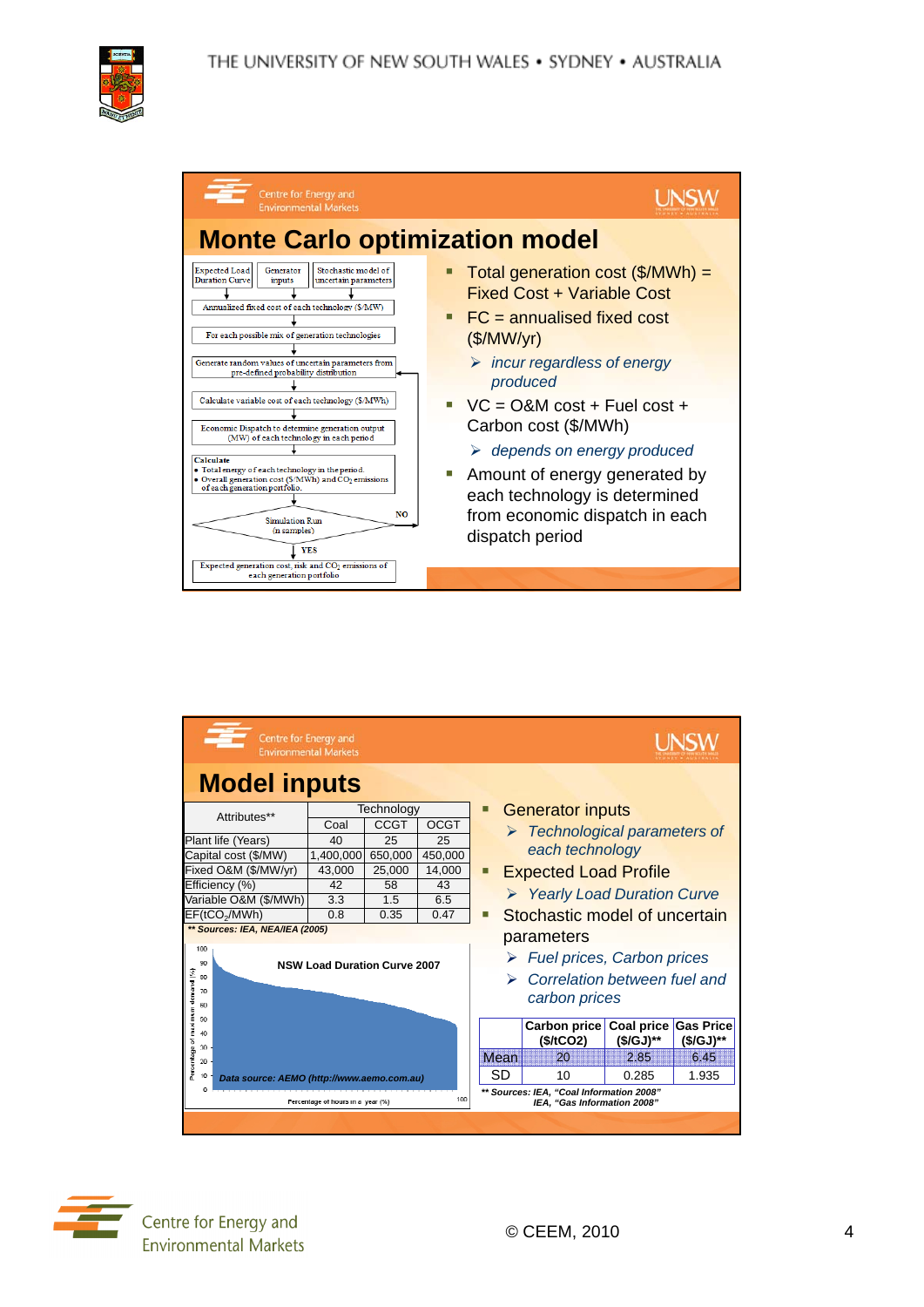

| Centre for Energy and<br><b>Environmental Markets</b>                                                                                                                                                                |     |                      |             |             |     |                      |             |             |  |  |
|----------------------------------------------------------------------------------------------------------------------------------------------------------------------------------------------------------------------|-----|----------------------|-------------|-------------|-----|----------------------|-------------|-------------|--|--|
| <b>Case study</b><br>Consider various generation portfolios of 3 technologies: Coal,<br>CCGT and OCGT - Share of each technology ranges from 0-100% of<br>total capacity in 20% increments: 21 generation portfolios |     |                      |             |             |     |                      |             |             |  |  |
| $\blacksquare$ For each portfolio – the                                                                                                                                                                              | No. | %Share of technology |             |             |     | %Share of technology |             |             |  |  |
| calculation of cost is                                                                                                                                                                                               |     | coal                 | <b>CCGT</b> | <b>OCGT</b> | No. | coal                 | <b>CCGT</b> | <b>OCGT</b> |  |  |
|                                                                                                                                                                                                                      | 1   | $\Omega$             | $\Omega$    | 100         | 12  | $\Omega$             | $\Omega$    | 100         |  |  |
| repeated for 5,000 simulated<br>single years of uncertain                                                                                                                                                            |     | $\Omega$             | 20          | 80          | 13  | $\Omega$             | 20          | 80          |  |  |
|                                                                                                                                                                                                                      |     | $\Omega$             | 40          | 60          | 14  | $\Omega$             | 40          | 60          |  |  |
|                                                                                                                                                                                                                      | 4   | $\Omega$             | 60          | 40          | 15  | $\Omega$             | 60          | 40          |  |  |
| and correlated fuel and                                                                                                                                                                                              | 5   | $\Omega$             | 80          | 20          | 16  | $\Omega$             | 80          | 20          |  |  |
| carbon prices.                                                                                                                                                                                                       | 6   | $\Omega$             | 100         | $\Omega$    | 17  | $\Omega$             | 100         | $\Omega$    |  |  |
|                                                                                                                                                                                                                      | 7   | 20                   | $\Omega$    | 80          | 18  | 20                   | $\Omega$    | 80          |  |  |
| Results from the model                                                                                                                                                                                               | 8   | 20                   | 20          | 60          | 19  | 20                   | 20          | 60          |  |  |
| consist of                                                                                                                                                                                                           | 9   | 20                   | 40          | 40          | 20  | 20                   | 40          | 40          |  |  |
|                                                                                                                                                                                                                      | 10  | 20                   | 60          | 20          | 21  | 20                   | 60          | 20          |  |  |
| $\triangleright$ Expected generation cost<br>(S/MWh)<br>SD of generation cost, which represents the 'cost uncertainty' (risk).<br>Expected $CO2$ emissions of each generation portfolio (tCO <sub>2</sub> /yr)       | 11  | 20                   | 80          | $\Omega$    |     |                      |             |             |  |  |
|                                                                                                                                                                                                                      |     |                      |             |             |     |                      |             |             |  |  |
|                                                                                                                                                                                                                      |     |                      |             |             |     |                      |             |             |  |  |



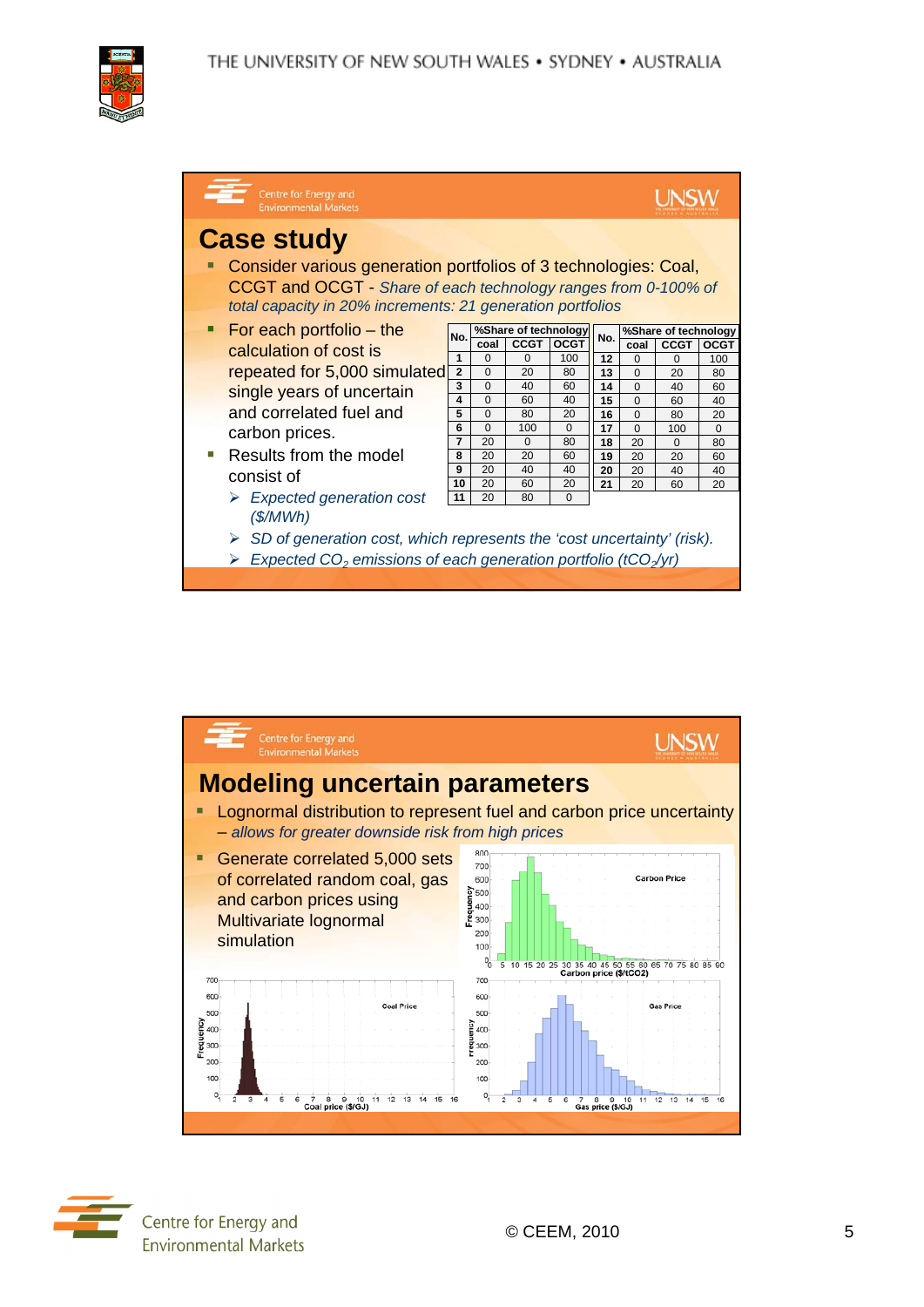





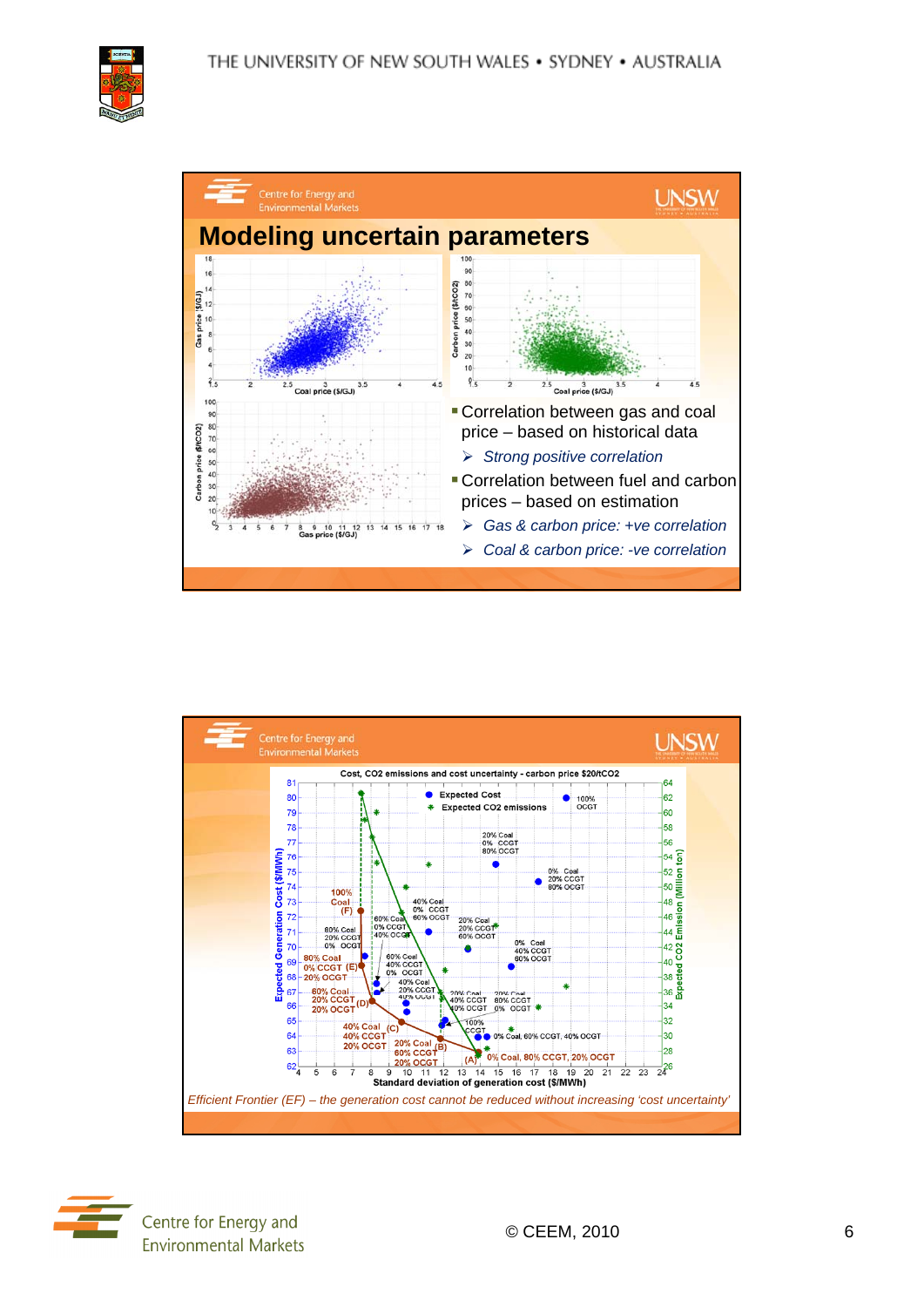





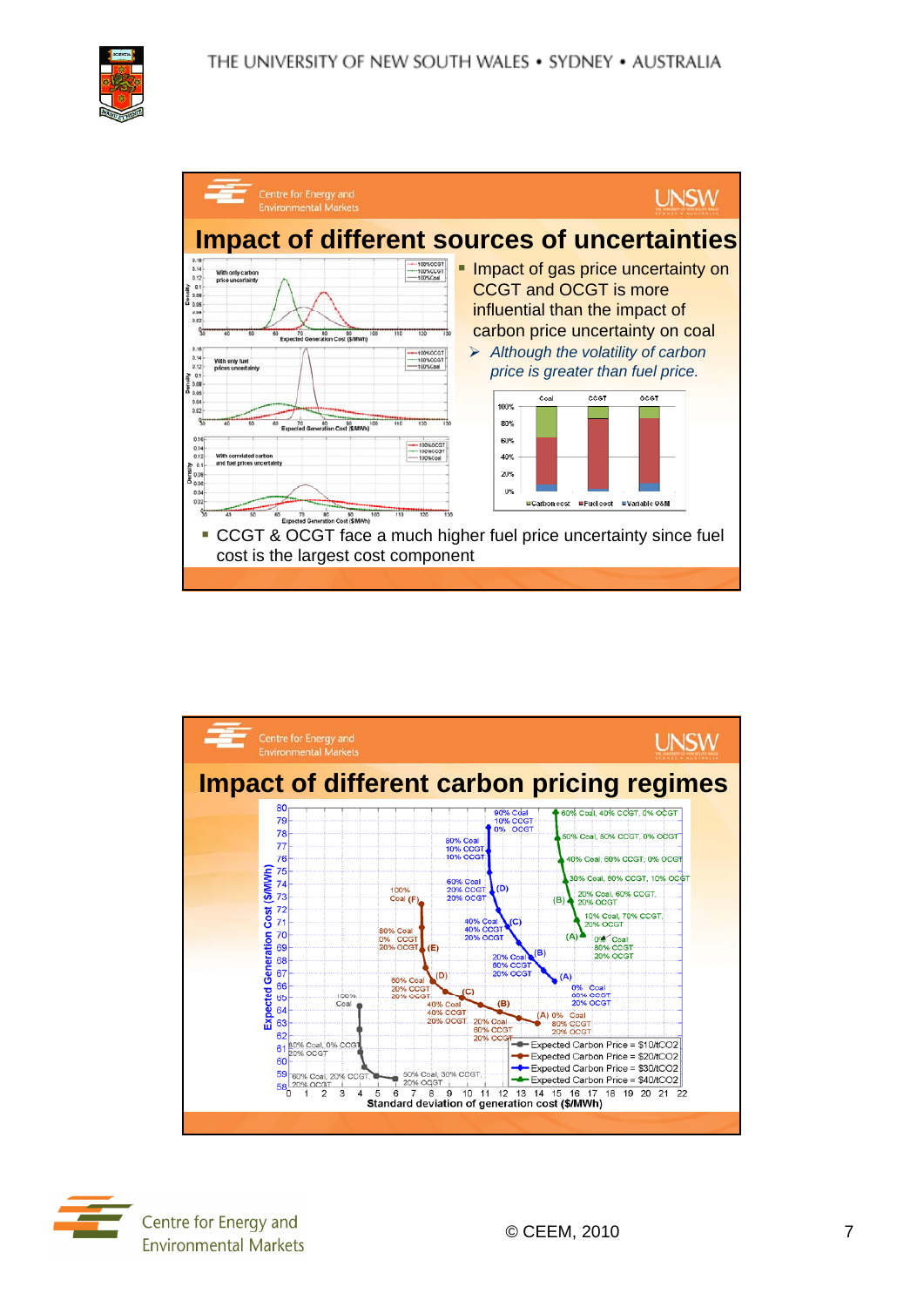





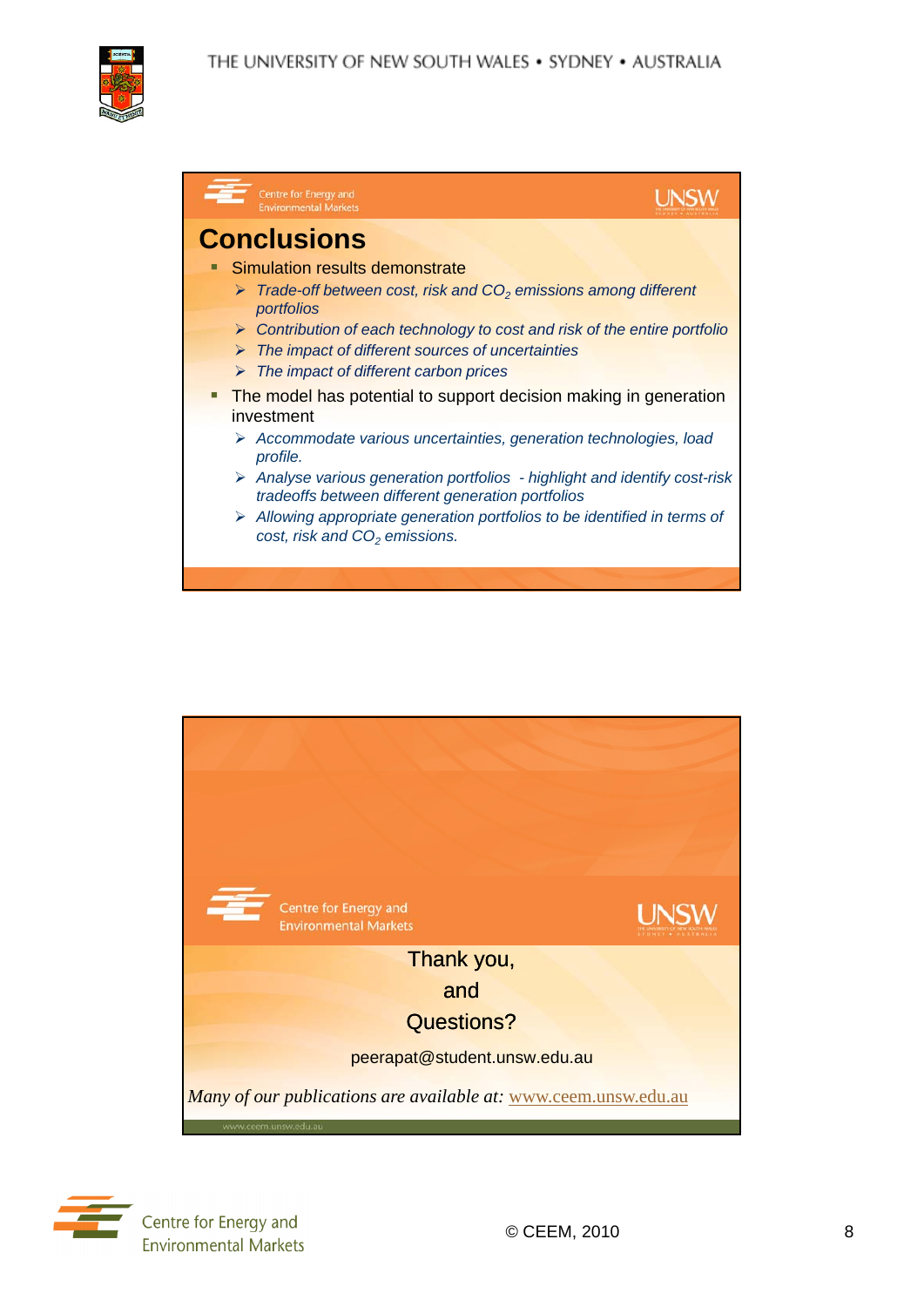





Centre for Energy and **Environmental Markets**